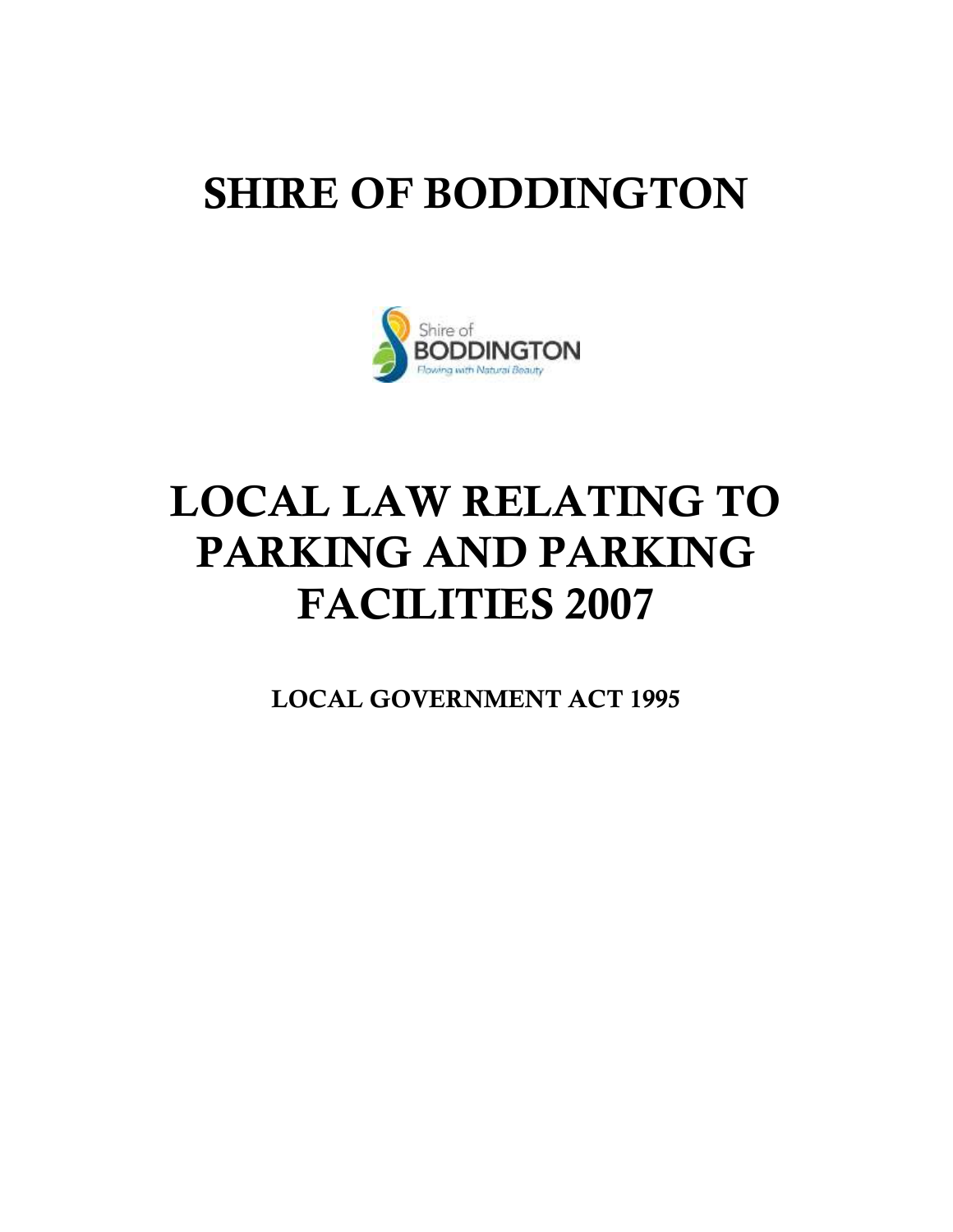Adopted on 16 January 2007 Gazetted on 14 March 2007

#### LOCAL GOVERNMENT ACT 1995 SHIRE OF BODDINGTON LOCAL LAW RELATING TO PARKING AND PARKING FACILITIES 2007

Under the powers conferred by the *Local Government Act 1995,* and under all other powers enabling it, the Council of the Shire of Boddington resolved on 16 January 2007 to make the *Shire of Boddington Local Law Relating to Parking and Parking Facilities 2007.*

#### PART 1 – PRELIMINARY

#### 1. Citation

This local law may be cited as the *Shire of Boddington Local Law Relating to Parking and Parking Facilities 2007.*

#### PART 2 – DEFINITIONS AND OPERATION

#### 2.1 Commencement

This Local Law will come into operation on the fourteenth day after the day on which it is published in the *Government Gazette*.

#### 2.2 Interpretation

In this local law, unless the context otherwise requires –

separately;

'ACROD sticker' has the meaning given to it by the Code; 'Act' means the *Local Government Act 1995*; 'Authorised Person' means a person authorised by the local government under section 9.10 of the Act, to perform any of the functions of an Authorised Person under this Local Law; 'authorised vehicle' means a vehicle authorised by the local government, Chief Executive Officer, Authorised Person or by any written law to park on a thoroughfare or parking facility; 'bicycle' has the meaning given to it by the Code; 'bicycle path' has the meaning given to it by the Code; *'*caravan' means a vehicle that is fitted or designed to allow human habitation and which is drawn by another vehicle, or which is capable of selfpropulsion; 'carriageway' means a portion of thoroughfare that is improved, designed or ordinarily used for vehicular traffic and includes the shoulders, and areas, including embayments, at the side or centre of the carriageway, used for the stopping or parking of vehicles; and where a thoroughfare has two or more of those portions divided by a median strip, the expression means each of those portions,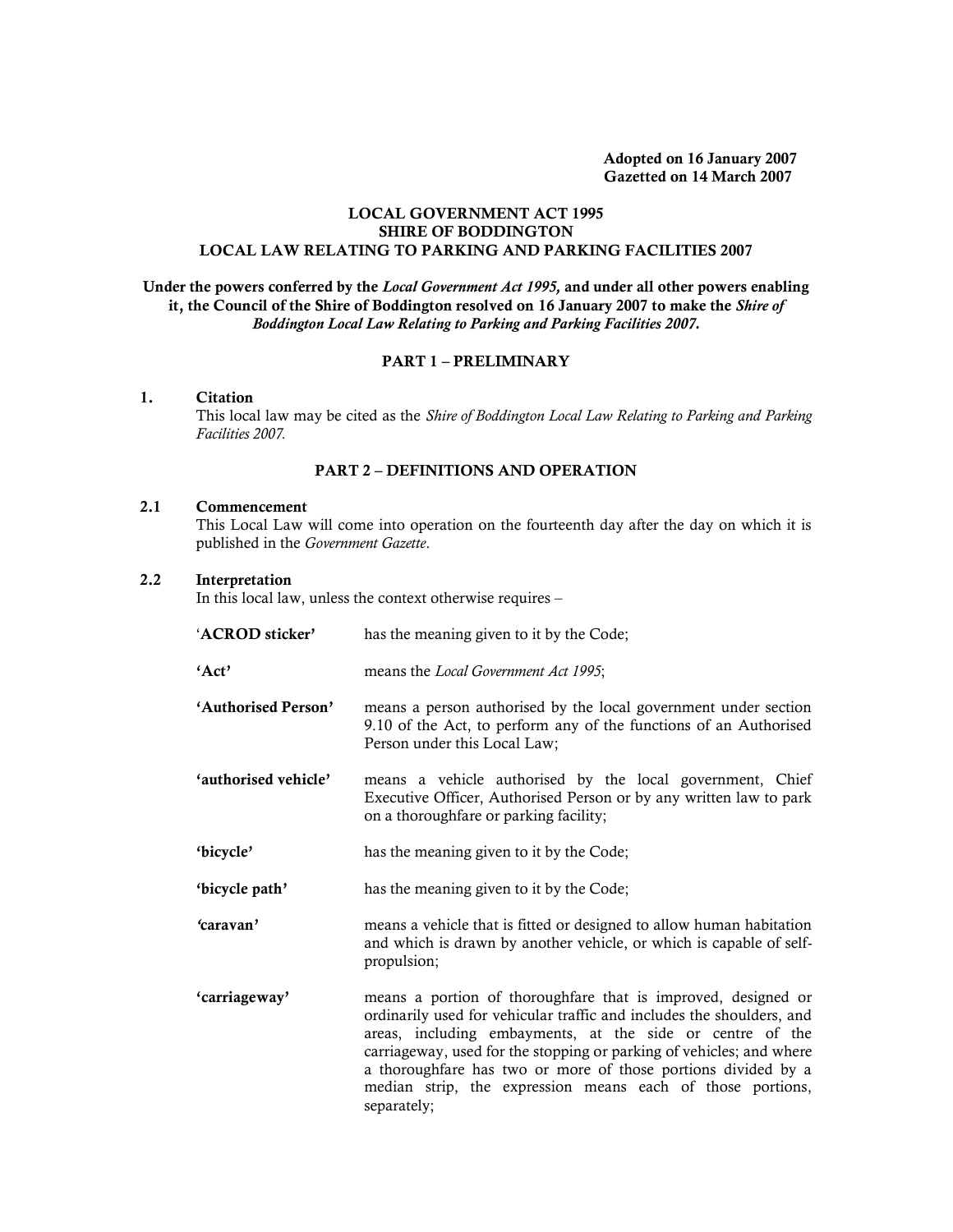| 'centre'                |                             | in relation to a carriageway, means a line or a series of lines, marks<br>or other indications:<br>for a two-way carriageway $-$ placed so as to delineate<br>(a)<br>vehicular traffic travelling in different directions; or<br>in the absence of any such lines, marks or other indications<br>(b)<br>- the middle of the main, travelled portion of the carriageway;                                                                                                                            |  |  |
|-------------------------|-----------------------------|----------------------------------------------------------------------------------------------------------------------------------------------------------------------------------------------------------------------------------------------------------------------------------------------------------------------------------------------------------------------------------------------------------------------------------------------------------------------------------------------------|--|--|
| 'CEO'                   |                             | means the Chief Executive Officer of the local government;                                                                                                                                                                                                                                                                                                                                                                                                                                         |  |  |
| 'Code'                  |                             | means the Road Traffic Code 2000;                                                                                                                                                                                                                                                                                                                                                                                                                                                                  |  |  |
| 'commercial vehicle'    |                             | means a motor vehicle constructed for the conveyance of goods or<br>merchandise, or for the conveyance of materials used in any trade,<br>business, industry or work whatsoever, other than a motor vehicle<br>for the conveyance of passengers, and includes any motor vehicle<br>that is designed primarily for the carriage of persons, but which has<br>been fitted or adapted for the conveyance of the goods, merchandise<br>or materials referred to, and is in fact used for that purpose; |  |  |
| 'district'              |                             | means the district of the local government;                                                                                                                                                                                                                                                                                                                                                                                                                                                        |  |  |
| 'driver'                |                             | means any person driving or in control of a vehicle;                                                                                                                                                                                                                                                                                                                                                                                                                                               |  |  |
| 'edge line'             |                             | for a carriageway means a line marked along the carriageway at or<br>near the far left or the far right of the carriageway;                                                                                                                                                                                                                                                                                                                                                                        |  |  |
| 'emergency vehicle'     |                             | has the meaning given to it by the Code;                                                                                                                                                                                                                                                                                                                                                                                                                                                           |  |  |
| 'footpath'              |                             | has the meaning given to it by the Code;                                                                                                                                                                                                                                                                                                                                                                                                                                                           |  |  |
| 'GVM'                   |                             | (which stands for 'gross vehicle mass') has the meaning given to it<br>by the Code;                                                                                                                                                                                                                                                                                                                                                                                                                |  |  |
| 'local<br>government'   |                             | means the Shire of Boddington;                                                                                                                                                                                                                                                                                                                                                                                                                                                                     |  |  |
| 'median strip'          |                             | has the meaning given to it by the Code;                                                                                                                                                                                                                                                                                                                                                                                                                                                           |  |  |
| 'motor vehicle'         |                             | means a self-propelled vehicle that is not operated on rails; and the<br>expression includes a trailer, semi-trailer or caravan while attached<br>to a motor vehicle but does not include a power assisted pedal<br>cycle;                                                                                                                                                                                                                                                                         |  |  |
| 'no parking<br>area'    |                             | has the meaning given to it by the Code;                                                                                                                                                                                                                                                                                                                                                                                                                                                           |  |  |
| 'no parking<br>signage' | means:<br>(a)<br>(b)<br>(c) | a sign with the words 'no parking' in red letters on a white<br>background;<br>the letter 'P' with a red annulus and a red diagonal line across it on<br>a white background; or<br>the stencilling of the words 'no parking' in white letters on the<br>thoroughfare pavement;                                                                                                                                                                                                                     |  |  |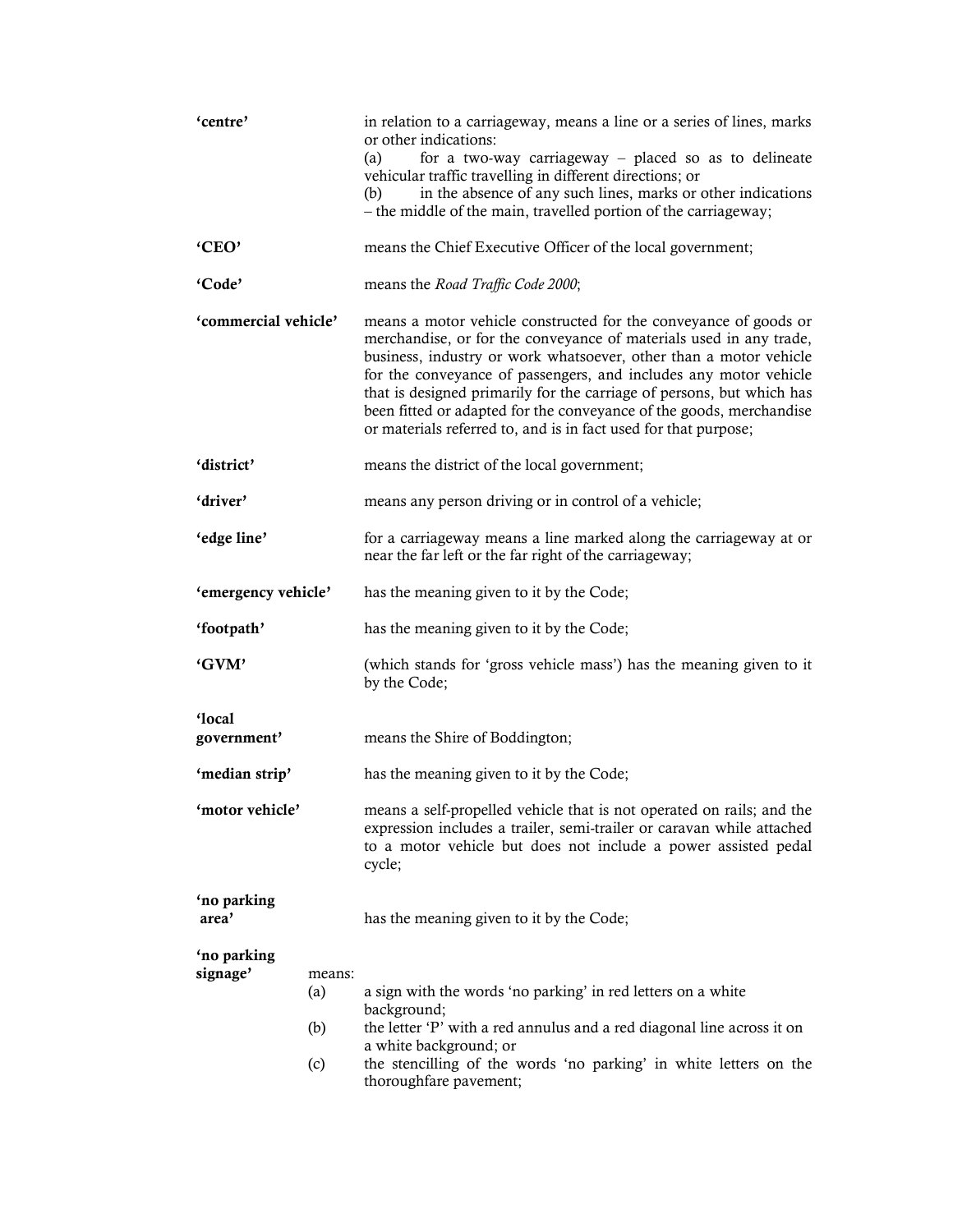| 'no stopping<br>area'    | has the meaning given to it by the Code;                                                                                                                                                                                                                                                                                                                                                                  |  |  |
|--------------------------|-----------------------------------------------------------------------------------------------------------------------------------------------------------------------------------------------------------------------------------------------------------------------------------------------------------------------------------------------------------------------------------------------------------|--|--|
| 'no stopping<br>signage' | means:<br>a sign with the words 'no stopping' or 'no standing' in red letters on<br>(a)<br>a white background;<br>(b)<br>the 'S' within a red annulus and a red diagonal line across it on a<br>white background; or<br>the stencilling of the words 'no stopping' or 'no standing' in white<br>(c)<br>letters on the thoroughfare pavement;                                                              |  |  |
| 'occupier'               | has the meaning given to it by the Act;                                                                                                                                                                                                                                                                                                                                                                   |  |  |
| 'owner'                  | (a)<br>where used in relation to a vehicle licensed under the Road Traffic<br>Act, means the person in whose name the vehicle has been<br>registered under that Road Traffic Act;<br>(b)<br>where used in relation to any other vehicle, means the person who<br>owns, or is entitled to possession of that vehicle; and<br>(c)<br>here used in relation to land, has the meaning given to it by the Act; |  |  |
| 'park'                   | in relation to a vehicle, means to permit a vehicle, whether attended or not<br>by any person, to remain stationary except for the purpose of:<br>avoiding conflict with other traffic, or<br>(a)<br>complying with the provisions of any law; or<br>(b)<br>taking up or setting down persons or goods (maximum of 2 minutes);<br>(c)                                                                     |  |  |
| 'parking area'           | has the meaning given to it by the Code;                                                                                                                                                                                                                                                                                                                                                                  |  |  |
| 'parking<br>facilities'  | includes land, buildings, shelters, parking stalls and other facilities open to<br>the public generally for the parking of vehicles without charge and signs,<br>notices and facilities used in connection with the parking of vehicles;                                                                                                                                                                  |  |  |
|                          | 'parking region' means the area within the Boddington townsite boundaries and any<br>subsequent extension of the Boddington townsite boundaries;                                                                                                                                                                                                                                                          |  |  |
| 'parking stall'          | means a section or part of a thoroughfare which is marked or defined by<br>painted lines, metallic studs, coloured bricks or pavers or similar devices for<br>the purpose of indicating where a vehicle may be parked;                                                                                                                                                                                    |  |  |
| 'pedestrian<br>crossing' | has the meaning given to it by the Code;                                                                                                                                                                                                                                                                                                                                                                  |  |  |
| 'public place'           | means any place to which the public has access whether or not that place is<br>on private property;                                                                                                                                                                                                                                                                                                       |  |  |
| 'reserve'                | means any land:                                                                                                                                                                                                                                                                                                                                                                                           |  |  |
|                          | (a)<br>which belongs to the local government;<br>of which the local government is the management body under the<br>(b)<br>Land Administration Act 1997, or<br>which is an 'otherwise unvested facility' within section 3.53 of the<br>(c)<br>Act;                                                                                                                                                         |  |  |
| 'Road Traffic<br>Act'    | means the Road Traffic Act 1974;                                                                                                                                                                                                                                                                                                                                                                          |  |  |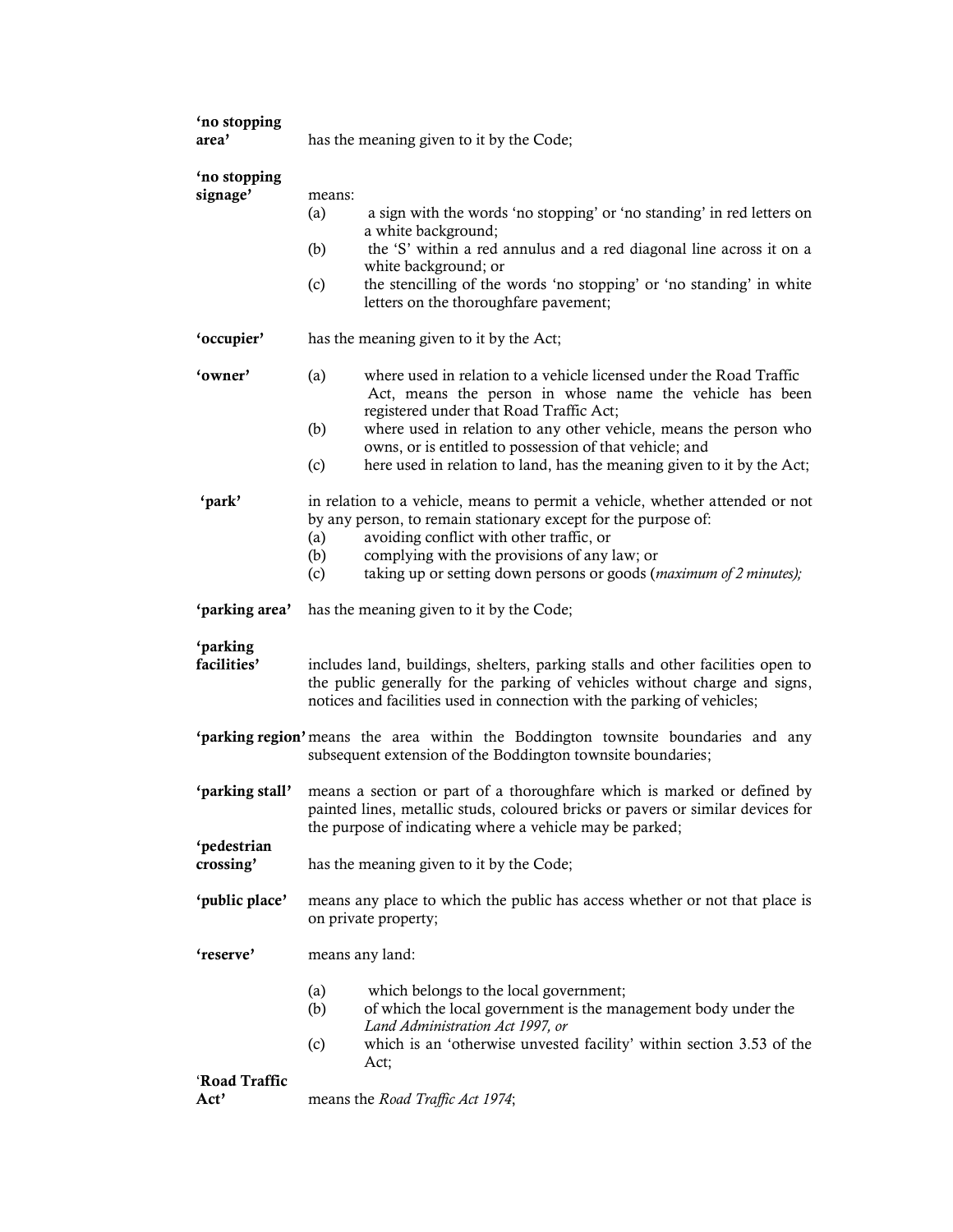| 'Schedule' | means a Schedule to this Local Law; |
|------------|-------------------------------------|
|------------|-------------------------------------|

'sign' includes a traffic sign, inscription, road marking, mark, structure or device approved by the local government on which may be shown words, numbers, expressions or symbols, and which is placed on or near a thoroughfare or within a reserve for the purpose of prohibiting, regulating, guiding, directing or restricting the parking of vehicles;

### 'special purpose

has the meaning given to it by the Code;

- 'stop' in relation to a vehicle means to stop a vehicle and permit it to remain stationary, except for the purposes of avoiding conflict with other traffic or of complying with the provisions of any law;
- 'symbol' includes any symbol specified by Australian Standard 1742.11-1999 and any symbol specified from time to time by Standards Australia for use in the regulation of parking and any reference to the wording of any sign in this Local Law shall be also deemed to include a reference to the corresponding symbol;
- 'thoroughfare' has the meaning given to it by the Act;

#### 'traffic

island' has the meaning given to it by the Code;

- 'trailer' means any vehicle without motion power of its own, designed for attachment to a motor vehicle for the purpose of being towed, but does not include the rear portion of an articulated vehicle, or a side car;
- 'vehicle' has the meaning given to it by the Code;
- 'verge' means the portion of a thoroughfare which lies between the boundary of a carriageway and the adjacent property line but does not include a footpath.

#### 2.3 Application of Particular Definitions

- (1) For the purposes of the application of the definitions 'no parking area' and 'parking area' an arrow inscribed on a traffic sign erected at an angle to the boundary of the carriageway is deemed to be pointing in the direction in which it would point, if the signs were turned at an angle of less than 90 degrees until parallel with the boundary.
- (2) Unless the context otherwise requires, where a term is used, but not defined, in this Local Law, and that term is defined in the Road Traffic Act or in the Code, then the term shall have the meaning given to it in that Act or the Code.

#### 2.4 Application and Pre-Existing Signs

- (1) Subject to subclause (2), this Local Law applies to the parking region.
- (2) This Local Law does not apply to a parking facility that is not occupied by the local government, unless the local government and the owner or occupier of that facility have agreed in writing that this Local Law will apply to that facility.
- (3) The agreement referred to in subclause (2) may be made on such terms and conditions as the parties may agree.
- (4) Where a parking facility is identified in Schedule 4, then the facility shall be deemed to be a facility to which this Local Law applies and it shall not be necessary to prove that it is the subject of an agreement referred to in subclause (2).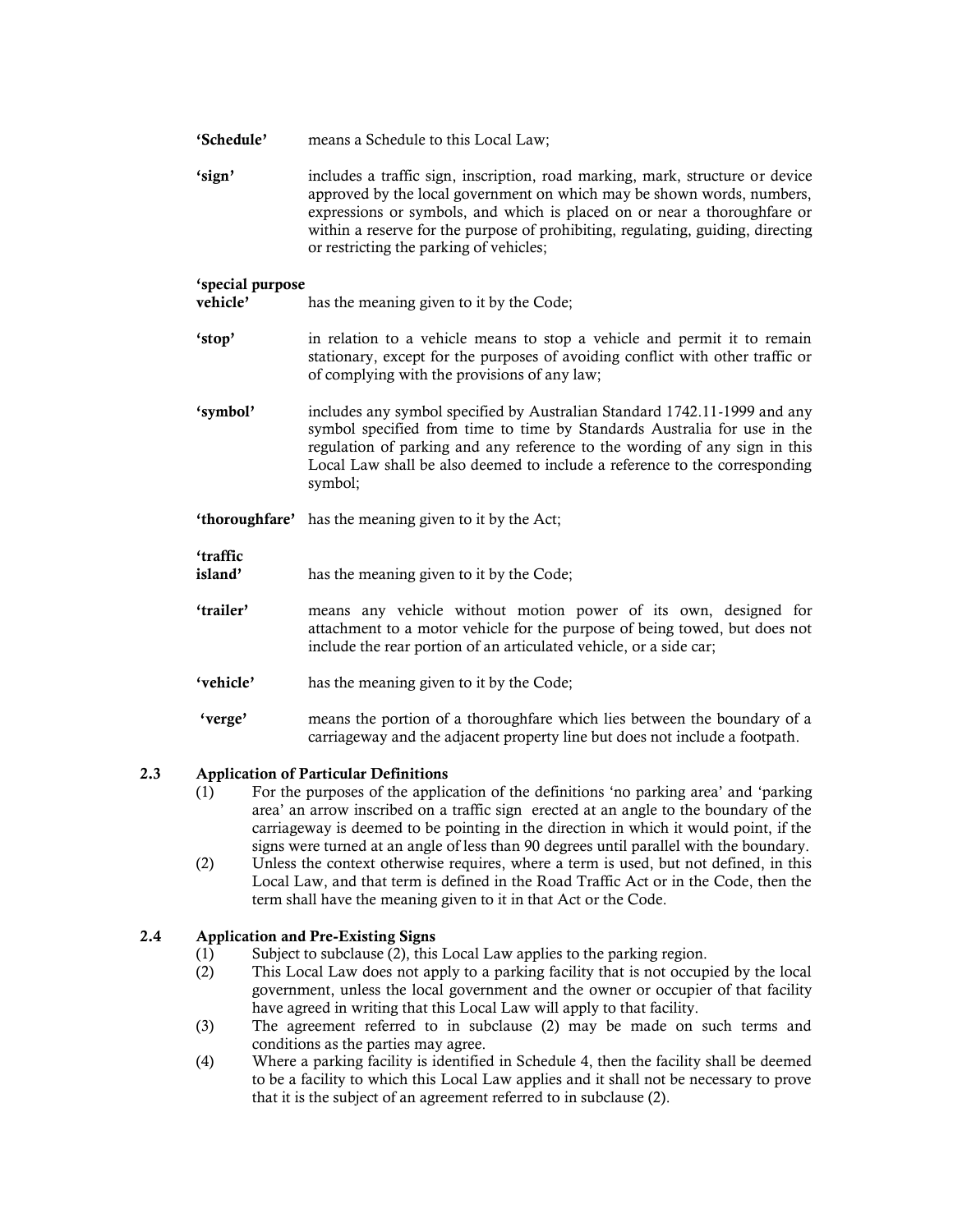- (5) A sign that-
	- (a) was erected by the local government or the Commissioner of Main Roads prior to the coming into operation of this Local Law; and
	- (b) relates to the parking of vehicles within the parking region, shall be deemed for the purposes of this Local Law to have been erected by the local government under the authority of this Local Law.
- (6) An inscription or symbol on a sign referred to in subclause (5) operates and has effect according to its tenor, and where the inscription or symbol relates to the stopping of vehicles, it shall be deemed for the purposes of this Local Law to operate and have effect as if it related to the parking of vehicles.
- (7) The provisions of Parts (2), (3), (4) and (5) do not apply to a bicycle parked at a bicycle rail or bicycle rack.

#### 2.5 Part of thoroughfare to which sign applies

Where under this Local Law the parking of vehicles in a thoroughfare is controlled by a sign, the sign shall be read as applying to that part of the thoroughfare which:

- (a) lies beyond the sign;
- (b) lies between the sign and the next sign beyond that sign; and
- (c) is on that side of the thoroughfare nearest to the sign.

#### 2.6 Powers of Local Government

The local government may, by resolution, prohibit or regulate by signs or otherwise, the stopping or parking of any vehicle or any class of vehicles in any part of the parking region but must do so consistently within the provisions of this Local Law.

#### PART 3 – PARKING STALLS

#### 3.1 Determination of parking stalls

The local government may by resolution constitute, determine and vary and also indicate by signs:

- (a) parking stalls;
- (b) permitted time and conditions of parking in parking stalls, which may vary with the locality;
- (c) permitted classes of vehicles which may park in parking stalls;
- (d) permitted classes of persons who may park in specified parking stalls; and
- (e) the manner of parking in parking stalls.

#### 3.2 Vehicles to be within parking stall on thoroughfare

- (1) Subject to subclause (2), (3) and (4), a person shall not park a vehicle in a parking stall in a thoroughfare otherwise than:
	- (a) parallel to and as close to the kerb as is practical;
	- (b) wholly within the stall; and
	- (c) headed in the direction of the movement of traffic on the side of the thoroughfare in which the stall is situated.
- (2) Subject to subclause (3) where a parking stall in a thoroughfare is set out otherwise than parallel to the kerb, then a person must park a vehicle in that stall wholly within it.
- (3) If a vehicle is too long or too wide to fit completely within a single parking stall then the person parking the vehicle shall do so within the minimum number of parking stalls needed to park that vehicle.
- (4) A person shall not park a vehicle partly within and partly outside a parking area.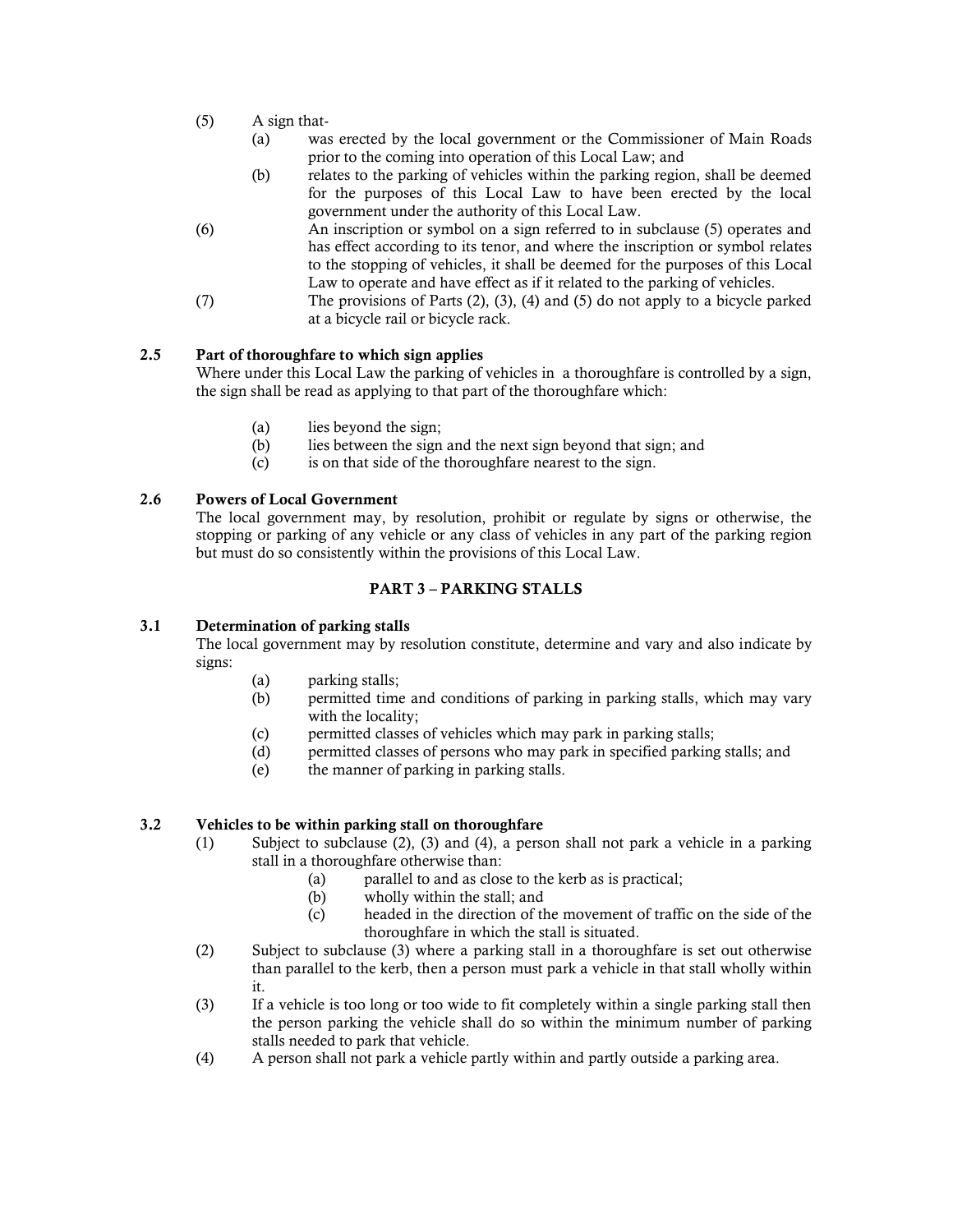#### 3.3 Parking prohibitions and restrictions

A driver may park a vehicle in a permissive parking stall (except in a parking area for people with disabilities) for twice the length of time allowed, provided that:

- (a) the driver's vehicle displays an ACROD sticker; and
- (b) a person with disabilities to which that ACROD sticker relates is either the driver of, or a passenger in, the vehicle.

#### PART 4 – PARKING GENERALLY

#### 4.1 Restrictions on parking in particular areas

- (1) Subject to subclause (2), a person shall not park a vehicle in a thoroughfare or part of a thoroughfare:
	- (a) if by a sign it is set apart for the parking of vehicles of a different class;
	- (b) if by a sign it is set apart for the parking of vehicles by persons of a different class; or
	- (c) during any period when the parking of vehicles is prohibited by a sign.
- (2) (a) This subclause applies to a driver if:
	- (i) the driver's vehicle displays an ACROD sticker; and
	- (ii) a disabled person to whom the ACROD sticker relates is either the driver of the vehicle or a passenger in the vehicle.
	- (b) The driver may park a vehicle in a thoroughfare or a part of a thoroughfare except in a thoroughfare or a part of a thoroughfare to which a disabled parking sign relates for twice the period indicated on the sign.
- (3) A person shall not park a vehicle:
	- (a) in a no parking area;
	- (b) in a parking area, except in accordance with both the signs associated with the parking area and with this Local Law;
	- (c) in a stall marked 'M/C' unless it is a motorcycle without a sidecar or a trailer, or it is a bicycle.
- (4) A person shall not park a motorcycle without a sidecar or a trailer, or a bicycle in a parking stall unless the stall is marked 'M/C'.
- (5) A person shall not, without the prior permission of the local government, the CEO, or an Authorised Person, park a vehicle in an area designated by a sign stating *Authorised Vehicles only.*

#### 4.2 Parking vehicle on a carriageway

(1) A person parking a vehicle on a carriageway other than in a parking stall shall park it: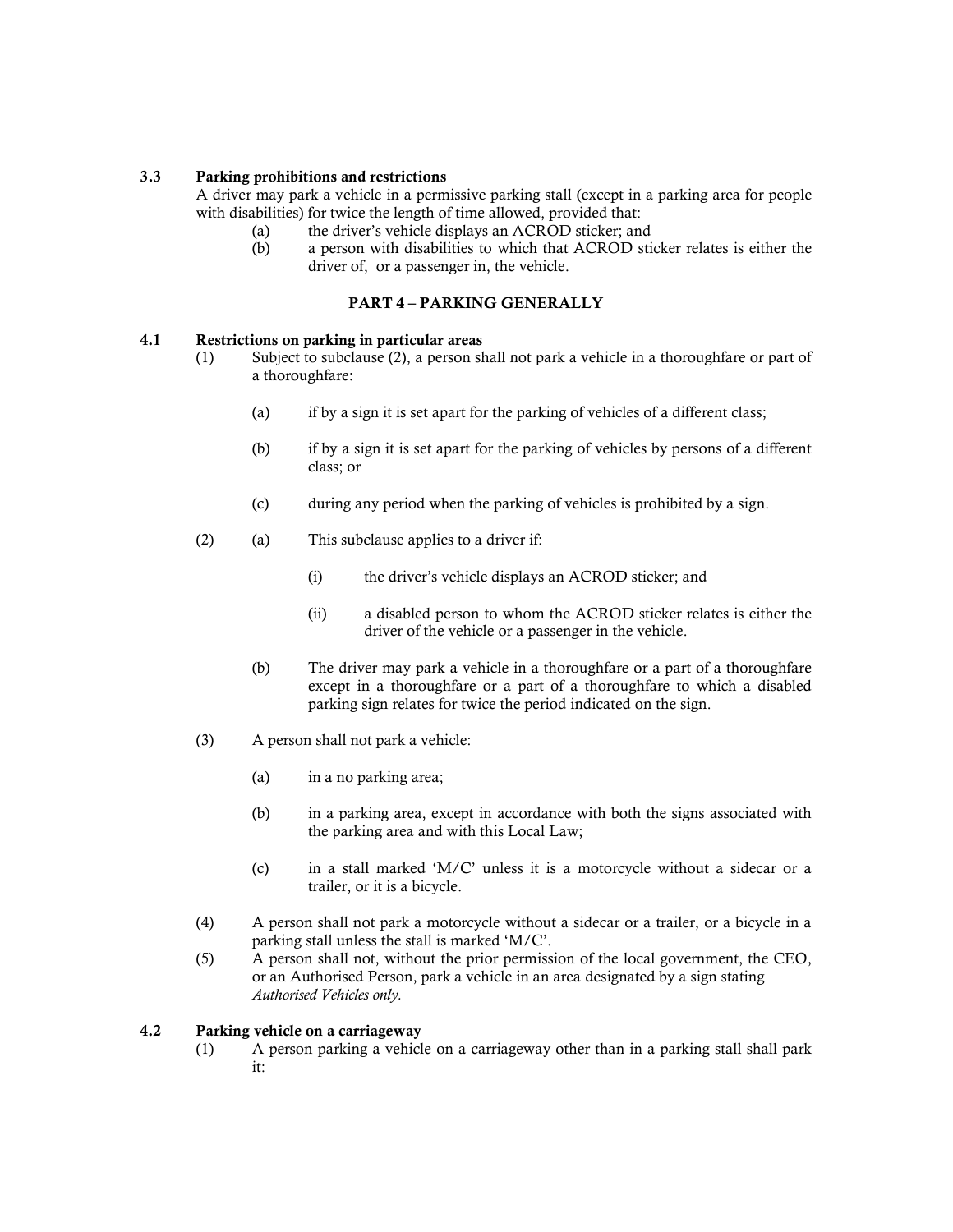- (a) in the case of a two-way carriageway, so that it is as near as practicable to, and parallel with, the left boundary of the carriageway and headed in the direction of the movement of traffic on the side of the thoroughfare on which the vehicle is parked;
- (b) so that at least 3 metres of the width of the carriageway lies between the vehicle and the furthest boundary of the carriageway, or any continuous line or median strip, or between the vehicle and a vehicle parked on the furthest side of the carriageway;
- (c) so that the front and the rear of the vehicle respectively is not less than 1 metre from any other vehicle, except a motorcycle without a trailer, or a bicycle parked in accordance with this Local Law; and
- (d) so that it does not obstruct any vehicle on the carriageway, unless otherwise indicated on a parking regulation sign or markings on the roadway.
- (2) In this clause, 'continuous dividing line' means
	- (a) a single continuous dividing line only;
	- (b) a single continuous dividing line to the left or right of a broken dividing line; or
	- (c) 2 parallel continuous dividing lines.

#### 4.3 General prohibitions on parking

- (1) (a) This clause does not apply to a vehicle parked in a parking stall, nor to a bicycle in a bicycle rack.
	- (b) Subclauses (2) (c), (e) and (g) do not apply to a vehicle which parks in a bus embayment.
- (2) Subject to any law relating to intersections with traffic control signals a person shall not park a vehicle so that any portion of the vehicle is:
	- (a) between any other stationary vehicles and the centre of the carriageway;
	- (b) on or adjacent to a median strip;
	- (c) obstructing a right of way, private drive or carriageway or so close as to deny a vehicle reasonable access to or egress from the right of way, private drive or carriageway;
	- (d) alongside or opposite any excavation, works, hoarding, scaffolding or obstruction on the carriageway, if the vehicle would obstruct traffic;
	- (e) on or within 10 metres of any portion of a carriageway bounded by a traffic island;
	- (f) on any footpath or pedestrian crossing;
	- (g) between the boundaries of a carriageway and any double longitudinal line consisting of two continuous lines or between a double longitudinal line consisting of a continuous line and a broken or dotted line and the boundary of a carriageway nearer to the continuous line, unless there is a distance of at least 3 metres clear between the vehicle and the double longitudinal line;
	- (h) on an intersection, except adjacent to a carriageway boundary that is not broken by an intersecting carriageway;
	- (i) within 1 metre of a fire hydrant or of any sign or mark indicating the existence of a fire hydrant;
	- (j) within 3 metres of a public letter pillar box, unless the vehicle is being used for the purposes of collecting postal articles from the pillar box; or
	- (k) within 10 metres of the nearer property line of any thoroughfare intersecting the thoroughfare on the side on which the vehicle is parked;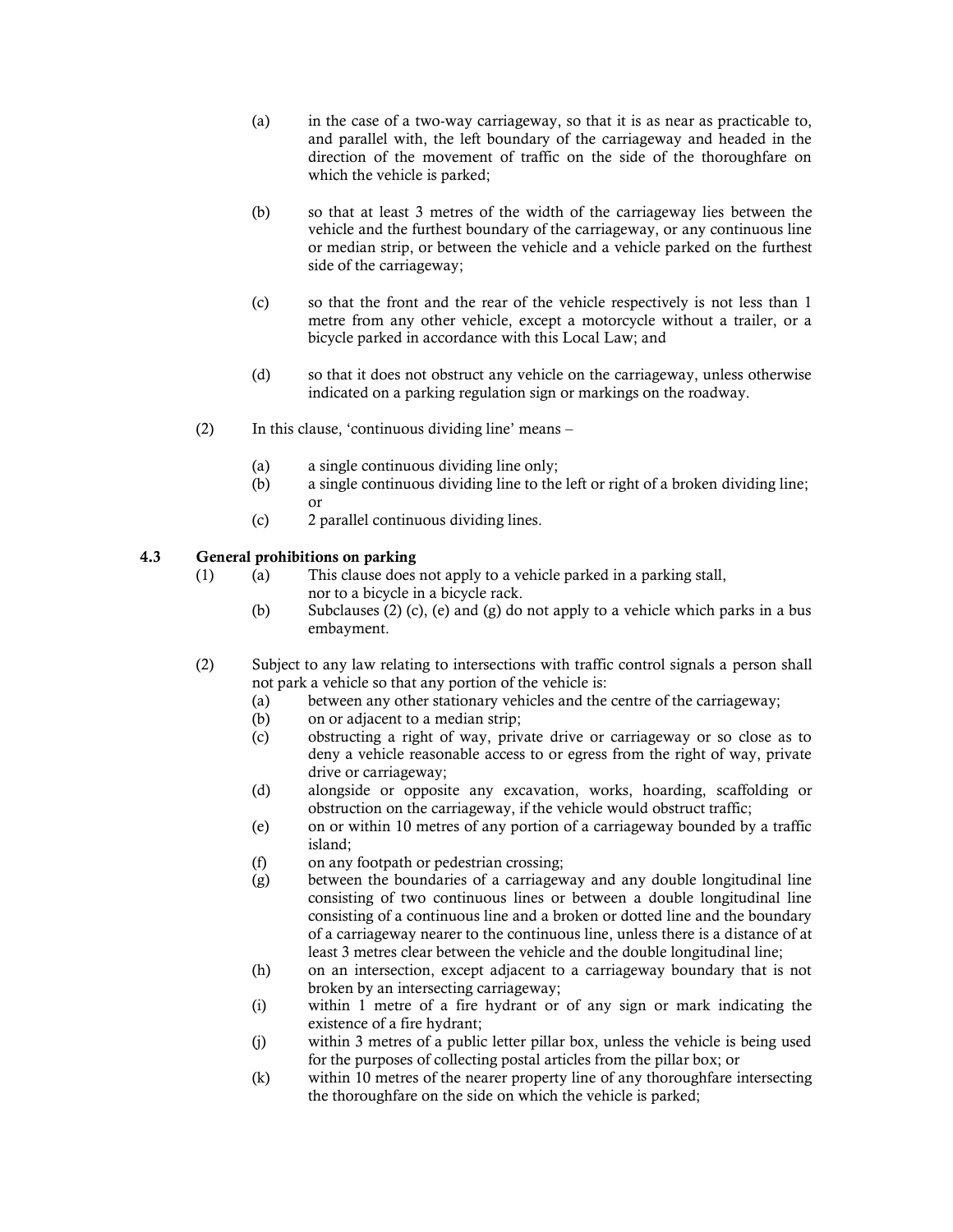unless a sign or markings on the carriageway indicate otherwise.

(3) A person shall not park a vehicle so that any portion of the vehicle is within 10 metres of the departure side of a pedestrian crossing.

#### 4.4 Authorised person may order vehicle on thoroughfare to be moved

The driver of a vehicle shall not park that vehicle on any part of a thoroughfare in contravention of this Local Law after an Authorised Person has directed the driver to move it.

#### 4.5 Authorised person may mark tyres

- (1) An Authorised Person may mark the tyres of a vehicle parked in a parking stall with chalk or any other non-indelible substance for a purpose connected with or arising out of his or her duties or powers.
- (2) A person shall not remove a mark made by an Authorised Person so that the purpose of the affixing of such a mark is defeated or likely to be defeated.

#### 4.6 No movement of vehicles to avoid time limitation

- (1) Where the parking of vehicles in a parking facility is permitted for a limited time, a person shall not move a vehicle within the parking stall so that the total time of parking exceeds the maximum time allowed for parking in the parking stall.
- (2) Where the parking of vehicles in a thoroughfare is permitted for a limited time, a person shall not move a vehicle along that thoroughfare so that the total time of parking exceeds the maximum time permitted, unless the vehicle has first been removed from the thoroughfare for at least two hours.

#### 4.7 No parking of vehicles exposed for sale and in other circumstances

A person shall not park a vehicle on any portion of a thoroughfare:

- (a) for the purpose of exposing it for sale;
- (b) if that vehicle is not licensed under the Road Traffic Act;
- (c) if that vehicle is a trailer or a caravan unattached to a motor vehicle; or
- (d) for the purpose of effecting repairs to it, other than the minimum repairs necessary to enable the vehicle to be moved to a place other than a thoroughfare.

#### 4.8 Parking on private land

- (1) In this clause a reference to 'land' does not include land:
	- (a) which belongs to the local government
	- (b) of which the local government is the management body under the *Land Administration Act 1997*;
	- (c) which is an 'otherwise unvested facility' within section 3.53 of the Act; or
	- (d) which is the subject of an agreement referred to in clause 1.5(2);
- (2) A person shall not park a vehicle on land without the consent of the owner or occupier of the land on which the vehicle is parked.
- (3) Where the owner or occupier of the land, by a sign referable to that land or otherwise, consents to the parking of vehicles of a specified class or classes on the land for a limited period, a person shall not park a vehicle on the land otherwise than in accordance with the consent.

#### 4.9 Parking on reserves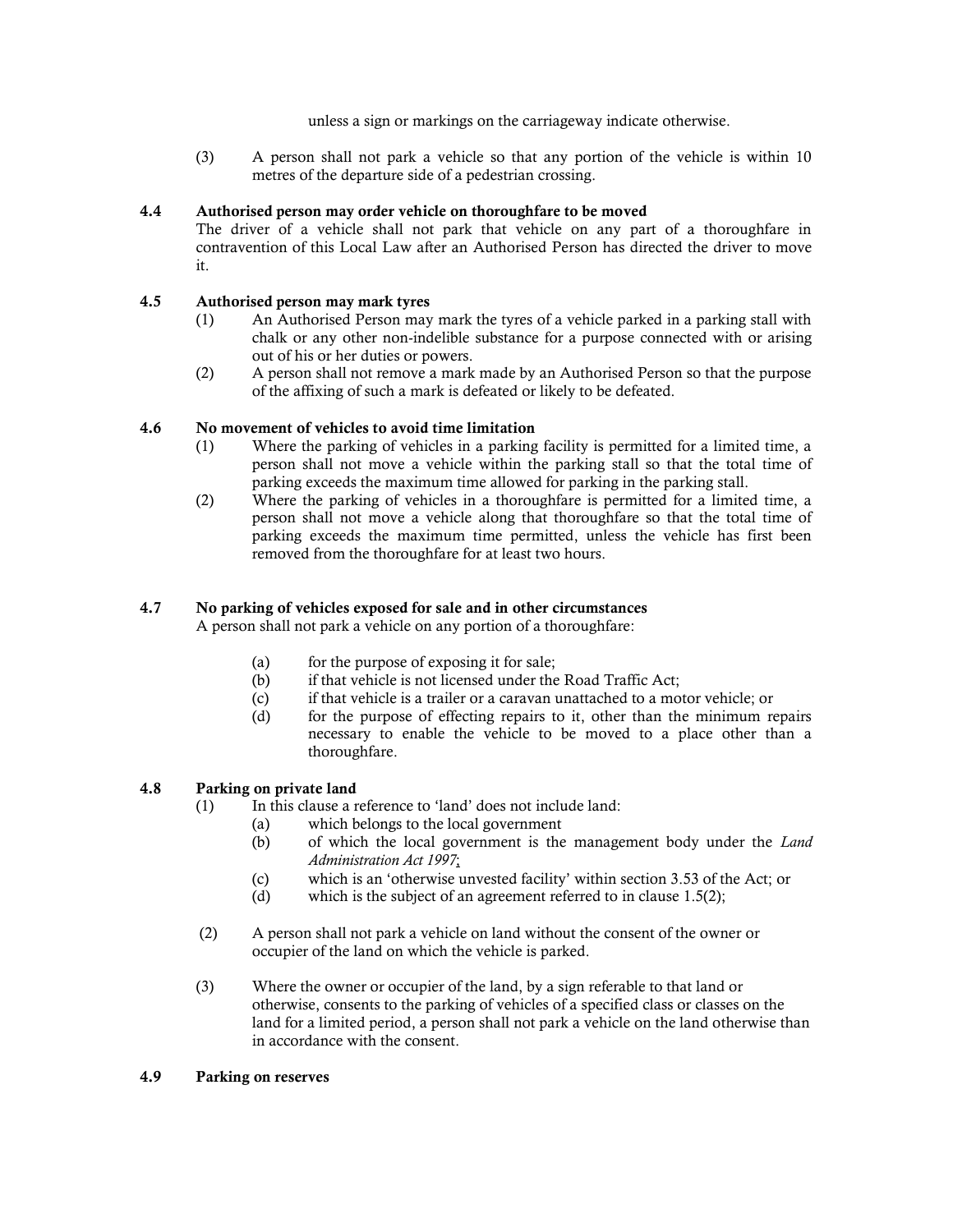No person other than an employee of the local government in the course of his or her duties or a person authorised by the local government shall drive or park a vehicle upon or over any portion of a reserve other than upon an area specifically set aside for that purpose.

#### 4.10 Suspension of parking limitations for urgent, essential or official duties.

- (1) Where by a sign the parking of vehicles is permitted for a limited time on a portion of a thoroughfare or parking facility, the local government, the CEO or an Authorised Person may, subject to the Code, permit a person to park a vehicle in that portion of the thoroughfare or parking facility for longer than the permitted time in order that the person may carry out urgent, essential or official duties.
- (2) Where permission is granted under subclause (1), the local government, the CEO, or an Authorised Person may prohibit the use by any other vehicle of that portion of the thoroughfare or parking facility to which the permission relates, for the duration of that permission.

### PART 5 – PARKING AND STOPPING GENERALLY

#### 5.1 No stopping

A driver shall not stop on a length of carriageway, or in an area, to which a 'no stopping' sign applies.

#### 5.2 No parking

A driver shall not stop on a length of carriageway or in an area to which a 'no parking' sign applies, unless the driver is-

- (a) dropping off, or picking up, passengers or goods;
- (b) does not leave the vehicle unattended; and
- (c) completes the dropping off, or picking up, of the passengers or goods within 2 minutes of stopping and drives on;

'unattended', in relation to a vehicle, means that the driver has left the vehicle so that the driver is more than 3 metres from the closest point of the vehicle.

#### 6. PART 6 – OTHER PLACES WHERE STOPPING IS RESTRICTED

#### 6.1 Double Parking

A driver shall not stop a vehicle so that any portion of the vehicle is between any other stopped vehicle and the centre of the carriageway. This clause does not apply to a driver stopped in traffic.

#### 6.2 Stopping near an obstruction

A driver shall not stop on a carriageway near an obstruction on the carriageway in a position that further obstructs traffic on the carriageway.

#### 6.3 Stopping on a bridge, floodway or similar structure

A driver shall not stop a vehicle on a bridge, floodway or similar structure unless:

- (a) the carriageway is at least as wide on the structure as it is on each of the approaches
	- and a traffic sign does not prohibit stopping or parking; or
- (b) the driver stops at a place on a length of carriageway, or in an area, to which a parking control sign applies and the driver is permitted to stop at that place under these Local Laws.

#### 6.4 Stopping on crests, curves, etc.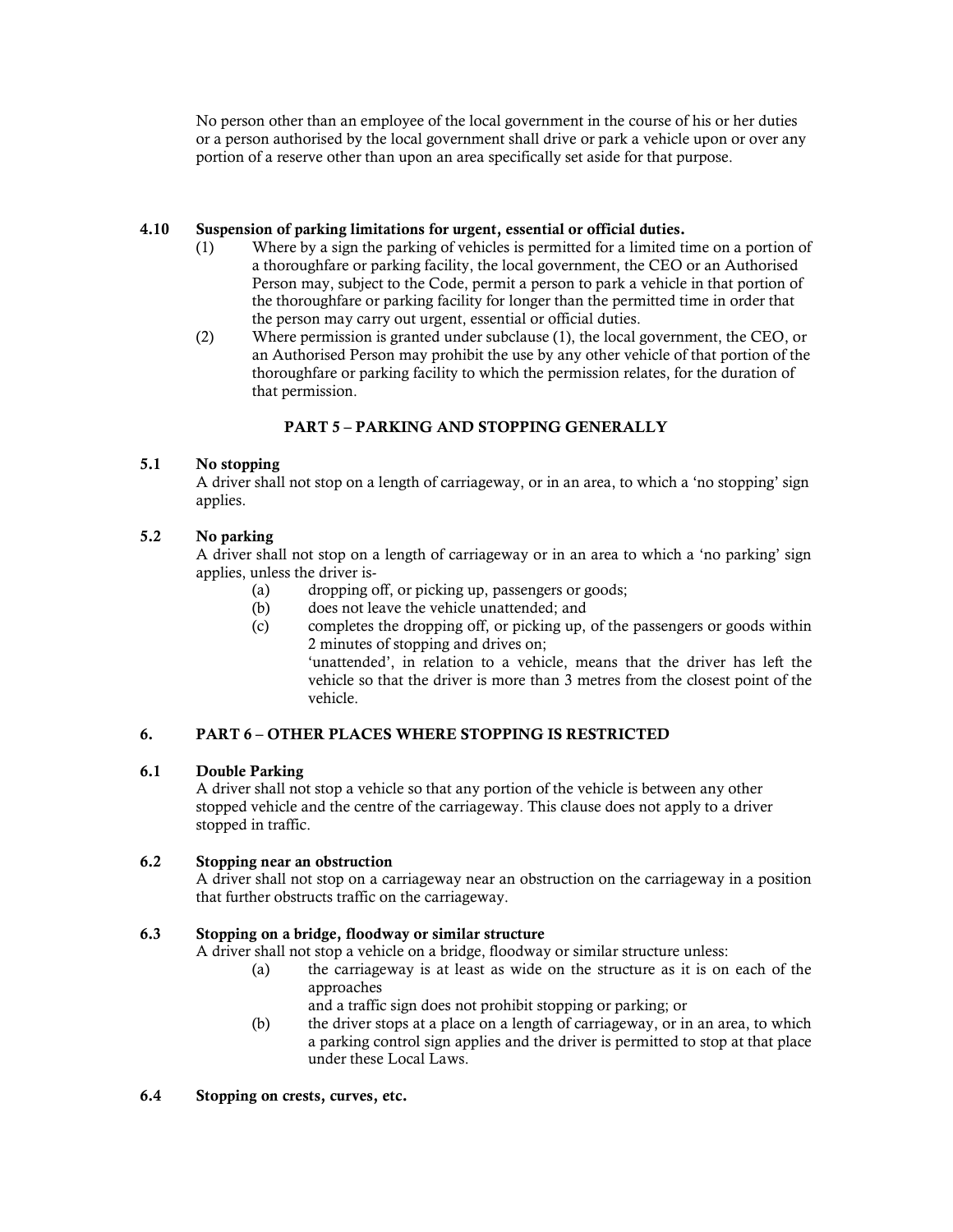- (1) Subject to subclause (2), a driver shall not stop a vehicle on, or partly on, a carriageway, in any position where it is not visible to the driver of an overtaking vehicle, from a distance of 50 metres within a built-up area, and from a distance of 150 metres outside a built-up area.
- (2) A driver may stop on a crest or curve on a carriageway that is not in a built-up area if the driver stops at a place on the carriageway, or in an area, to which a parking control sign applies and the driver is permitted to stop at that place under these Local Laws.

#### 6.5 Stopping on a path, median strip or traffic island

The driver of a vehicle (other than a bicycle or an animal) shall not stop so that any portion of the vehicle is on a path, traffic island or median strip, unless the driver stops in an area, to which a parking control sign applies and the driver is permitted to stop at that place under these Local Laws.

#### 6.6 Stopping on verge

- (1) A person shall not:
	- (a) stop a vehicle (other than a bicycle);
	- (b) stop a commercial vehicle or bus, or a trailer or caravan unattached to a motor vehicle; or
	- (c) stop a vehicle during any period when the stopping of vehicles on that verge is prohibited by a sign adjacent and referable to that verge;

so that any portion of it is on a verge.

- (2) Subclause (1)(a) does not apply to the person if he or she is the owner or occupier of the premises adjacent to that verge, or is a person authorised by the occupier of those premises to stop the vehicle so that any portion of it is on the verge.
- (3) Subclause (1)(b) does not apply to a commercial vehicle when it is being loaded or unloaded with reasonable expedition with goods, merchandise or materials collected from or delivered to the premises adjacent to the portion of the verge on which the commercial vehicle is parked, provided no obstruction is caused to the passage of any vehicle or person using a carriageway or a path.

#### 6.7 Obstructing access to and from a path, driveway, etc.

- (1) A driver shall not stop a vehicle so that any portion of the vehicle is in front of a path, in a position that obstructs access by vehicles or pedestrians to or from that path, unless:
	- (a) the driver is dropping off, or picking up, passengers; or
	- (b) the driver stops in a parking stall and the driver is permitted to stop in the parking stall under these Local Laws.
- (2) A driver shall not stop a vehicle on or across a driveway or other way of access for vehicles travelling to or from adjacent land, unless:
	- (a) the driver is dropping off, or picking up, passengers; or
	- (b) the driver stops in a parking stall and the driver is permitted to stop in the parking stall under these Local Laws.

#### 6.8 Stopping on a carriageway – heavy and long vehicles

- (1) A person shall not park a vehicle or any combination of vehicles that, together with any project on, or load carried by, the vehicle or combination of vehicles, is 7.5 metres or more in length or exceeds a GVM of 4.5 tonnes:
	- (a) on a carriageway in a built-up area, for any period exceeding one hour, unless engaged in the picking up of setting down of goods; or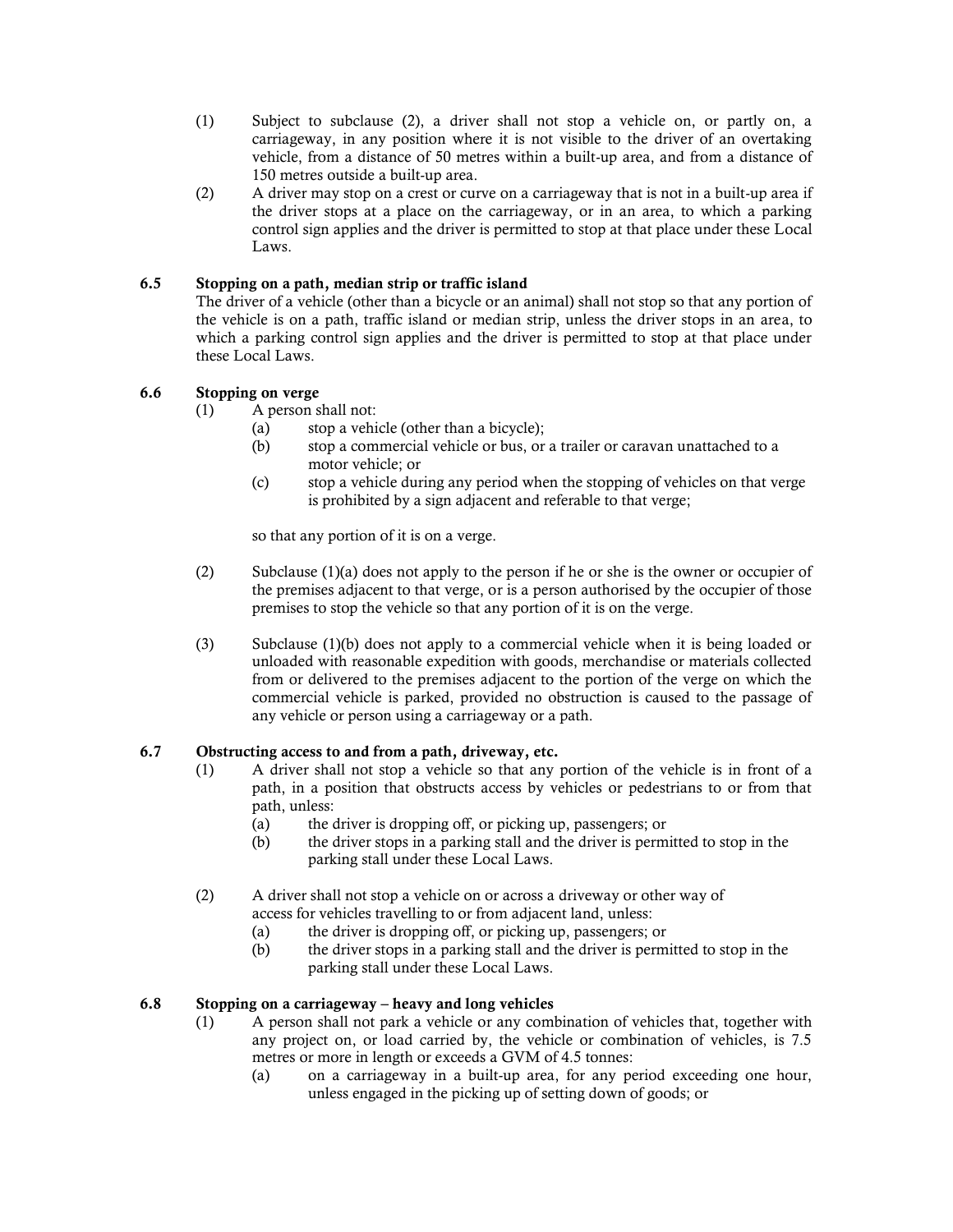- (b) on a carriageway outside a built-up area, except on the shoulder of the carriageway or in a truck bay or other area set aside for the parking of goods vehicles.
- (2) Nothing in this clause mitigates the limitations or condition imposed by any other clause or by any local law or traffic sign relating to the parking or stopping of vehicles.

#### 6.9 Stopping on a carriageway with motor cycle parking sign

The driver of a vehicle shall not stop on a length of carriageway, or in an area, to which a 'motor cycle parking' sign applies, or an area marked 'M/C' unless:

- (a) the vehicle is a motor cycle; or
- (b) the driver is dropping off, or picking up, passengers.

#### 6.10 Stopping in a parking stall for people with disabilities

- (1) A driver shall not stop in a parking area for people with disabilities unless:
	- (a) the driver's vehicle displays an ACROD sticker; and
		- (b) either the driver or the passenger in that vehicle is a person with disabilities.
- (2) In this clause a 'parking area for people with disabilities' is a length or area: (a) to which a 'permissive parking' sign displaying a people with disabilities sign symbol applies;
	- (b) to which a 'people with disabilities parking' sign applies;
	- (c) indicated by a road marking (a 'people with disabilities road marking') that consists of, or includes, a people with disabilities symbol; or
	- (d) set aside within the parking region as a 'parking stall for use of a disabled person' under the *Local Government (Parking for Disabled Persons) Regulations 1988.*

#### PART 7 – MISCELLANEOUS

#### 7.1 Removal of notices on vehicle

A person, other than the driver of the vehicle or a person acting under the direction of the driver of the vehicle, shall not remove from the vehicle any notice put on the vehicle by an Authorised Person.

#### 7.2 Unauthorised signs and defacing of signs

A person shall not without the authority of the local government:

- (a) mark, set up or exhibit a sign purporting to be or resembling a sign marked, set up or exhibited by the local government under this Local Law;
- (b) remove, deface or misuse a sign or property, set up or exhibited by the local government under this Local Law or attempt to do any such act; or
- (c) affix a board, sign, placard, notice or other thing to paint or write upon any part of a sign set up or exhibited by the local government under this Local Law.

#### 7.3 Signs must be complied with

An inscription or symbol on a sign operates and has effect according to its tenor and a person contravening the direction on a sign commits an offence under this Local Law.

#### 7.4 General provisions about signs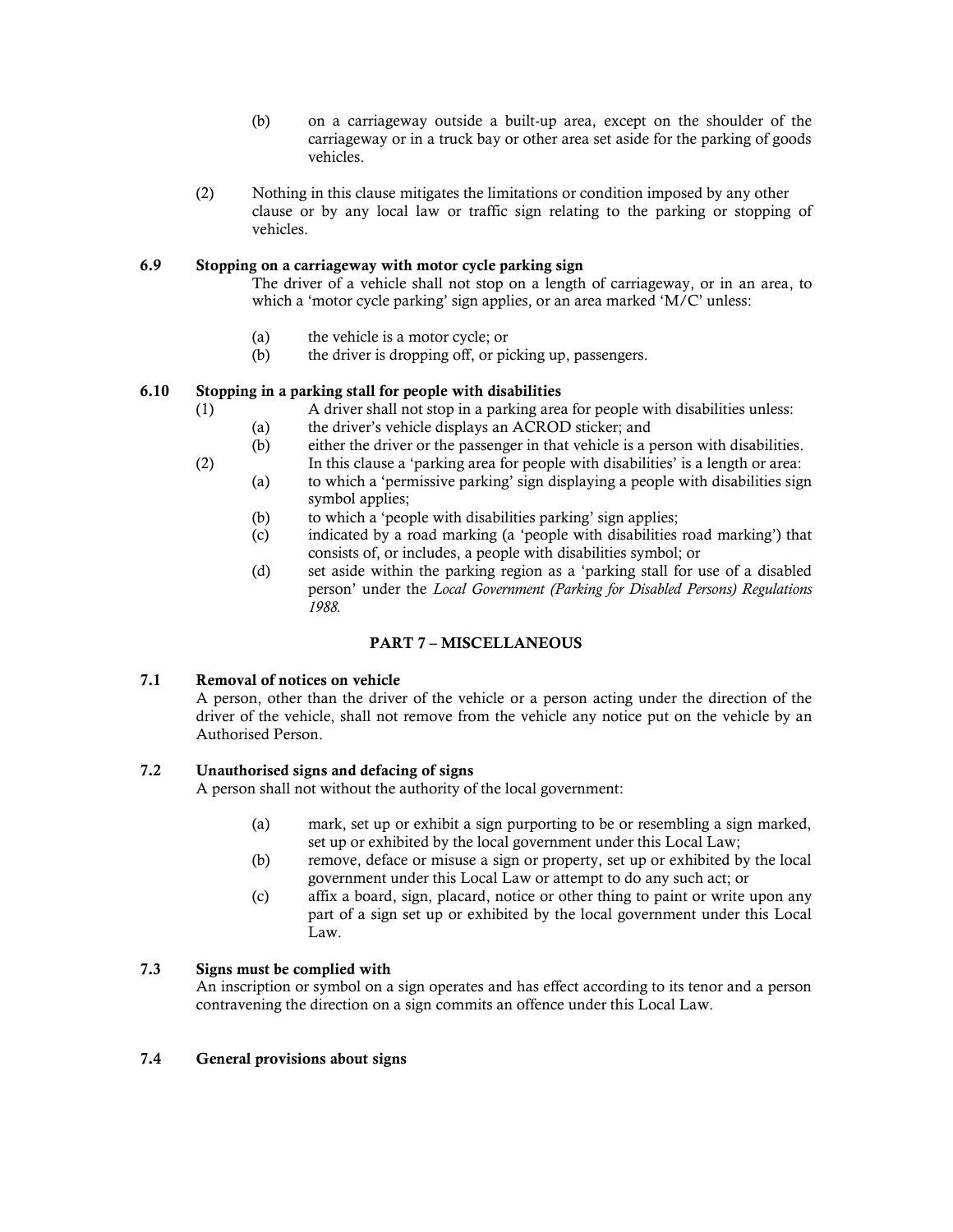- (1) A sign, marked, erected, set up, established or displayed on or near a thoroughfare is, in the absence of evidence to the contrary presumed to be a sign marked, erected, set up, established or displayed under the authority of this Local Law.
- (2) The first three letters of any day of the week when used on a sign indicate that day of the week.

#### 7.5 Special purpose and emergency vehicles

Notwithstanding anything to the contrary in this Local Law, the driver of:

- (1) a special purpose vehicle may, only in the course of his or her duties and when it is expedient and safe to do so, stop, or park the vehicle in any place, at any time; and
- (2) an emergency vehicle may, in the course of his or her duties and when it is expedient and safe to do so or where he or she honestly and reasonably believes that it is expedient and safe to do so, stop, or park the vehicle at any place, at any time.

#### 7.6 Vehicles not to obstruct a public place

- (1) A person shall not leave a vehicle, or any part of a vehicle, in a public place so that it obstructs the use of any part of that public place without the permission of the local government or unless authorised under any written law.
- (2) A person will not contravene subclause (1) where the vehicle is left for a period not exceeding 24 hours.

#### PART 8 – PENALTIES

#### 8.1 Offences and Penalties

- (1) Any person who fails to do anything required or directed to be done under this Local Law, or who does anything which under this Local Law that person is prohibited from doing commits an offence.
- (2) An offence against any provision of this Local Law is a prescribed offence for the purposes of section 9.16(1) of the Act.
- (3) Any person who commits an offence under this Local Law shall be liable, upon conviction, to a penalty not exceeding \$5,000, and if the offence is of a continuing nature, to an additional penalty not exceeding \$500 for each day or part of a day during which the offence has continued.
- (4) The amount appearing in the final column of Schedule 1 directly opposite a clause specified in that Schedule is the modified penalty for an offence against that clause.

#### 8.2 Form of notices

For the purposes of this Local Law:

- (a) the form of the notice referred to in section 9.13 of the Act is that of Form 1 in Schedule 2;
- (b) the form of the infringement notice referred to in section 9.17 of the Act is that of Form 2 in Schedule 2;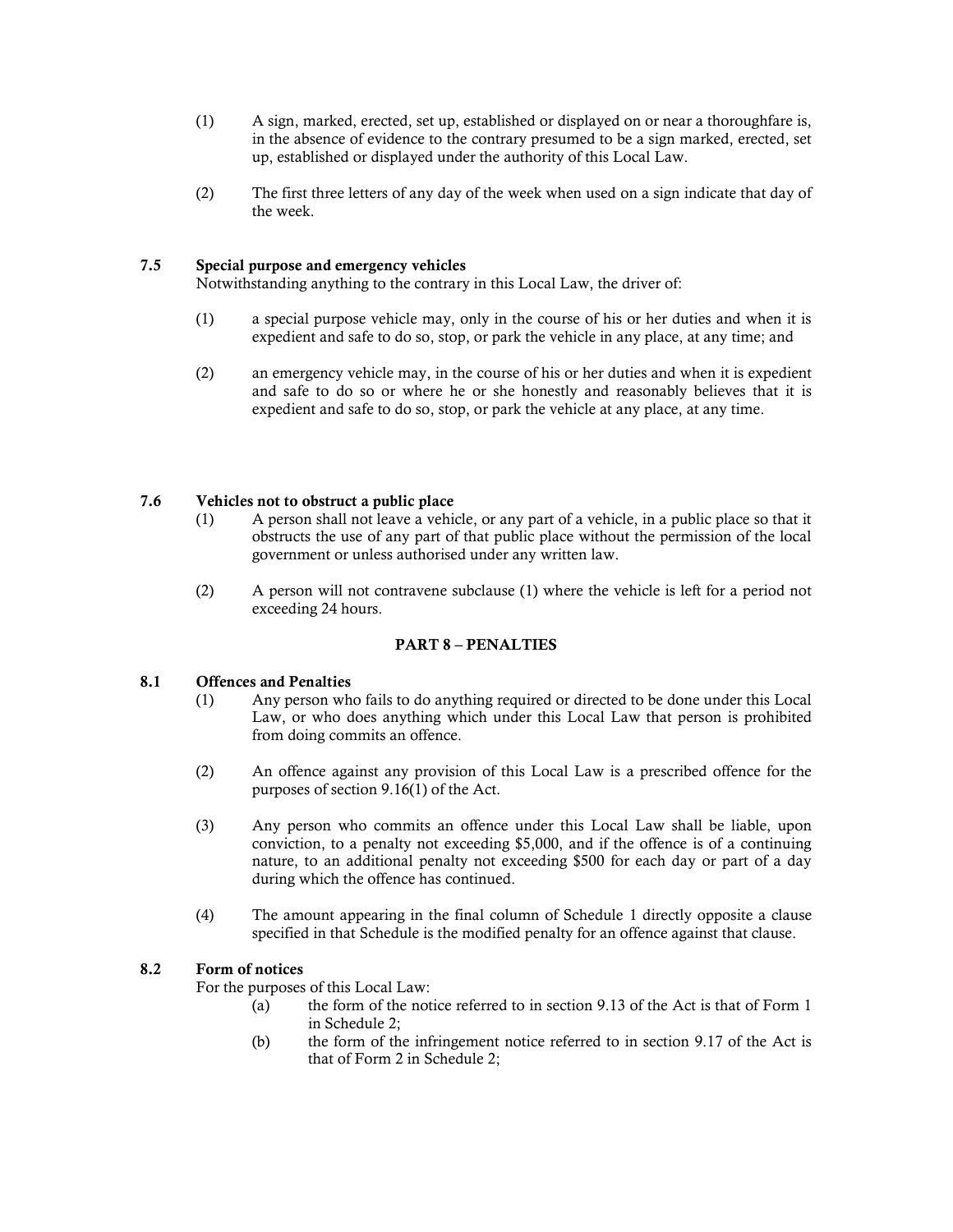- (c) the form of the infringement notice referred to in section 9.17 of the Act which incorporates the notice referred to in section 9.13 of the Act, is that of Form 3 in Schedule 2; and
- (d) the form of the notice referred to in section 9.20 of the Act is that of Form 4 in Schedule 2.

#### *Schedule 1* PRESCRIBED OFFENCES LOCAL LAW RELATING TO PARKING AND PARKING FACILITIES 2007

| <b>Item</b><br>No. | Clause<br>No. | <b>Nature of Offence</b>                               | Modified<br>Penalty \$ |
|--------------------|---------------|--------------------------------------------------------|------------------------|
|                    |               |                                                        |                        |
| $\mathbf{1}$       | 3.2(1)(b)     | Failure to park wholly within parking stall            | 35                     |
| $\overline{2}$     | 4.1(1)(c)     | Parking during prohibited period                       | 40                     |
| $\mathbf{3}$       | 4.1(3)(a)     | Parking in a no parking area                           | 45                     |
| 4                  | 4.1(3)(b)     | Parking contrary to signs or limitations               | 35                     |
| 5                  | 4.2(1)(a)     | Parking against the flow of traffic                    | 40                     |
| 6                  | 4.3(2)(c)     | Denying access to private drive or right of way        | 40                     |
| 7                  | 4.3(2)(f)     | Parking on footpath                                    | 45                     |
| 8                  | 4.3(2)(k)     | Parking within 10 metres of intersection               | 40                     |
| 9                  | 4.4           | Parking contrary to directions of an Authorised Person | 45                     |
| 10                 | 4.5(2)        | Removing, defacing or altering the mark of, an         |                        |
|                    |               | <b>Authorised Person</b>                               | 50                     |
| 11                 | 4.6           | Moving vehicle to avoid time limitation                | 35                     |
| 12                 | 4.7(a)        | Parking in thoroughfare for purpose of sale            | 35                     |
| 13                 | 4.7(b)        | Parking an unlicensed vehicle on a thoroughfare        | 35                     |
| 14                 | 4.7(c)        | Parking a trailer/caravan on a thoroughfare            | 35                     |
| 15                 | 4.7(d)        | Parking in thoroughfare for purpose of repairs         | 35                     |
| 16                 | 4.9           | Driving or parking on a reserve                        | 35                     |
| 17                 | 5.1           | Stopping contrary to a 'no stopping' sign              | 35                     |
| 18                 | 5.2           | Parking contrary to a 'no parking' sign                | 35                     |
| 19                 |               | All other offences not specified                       | 30                     |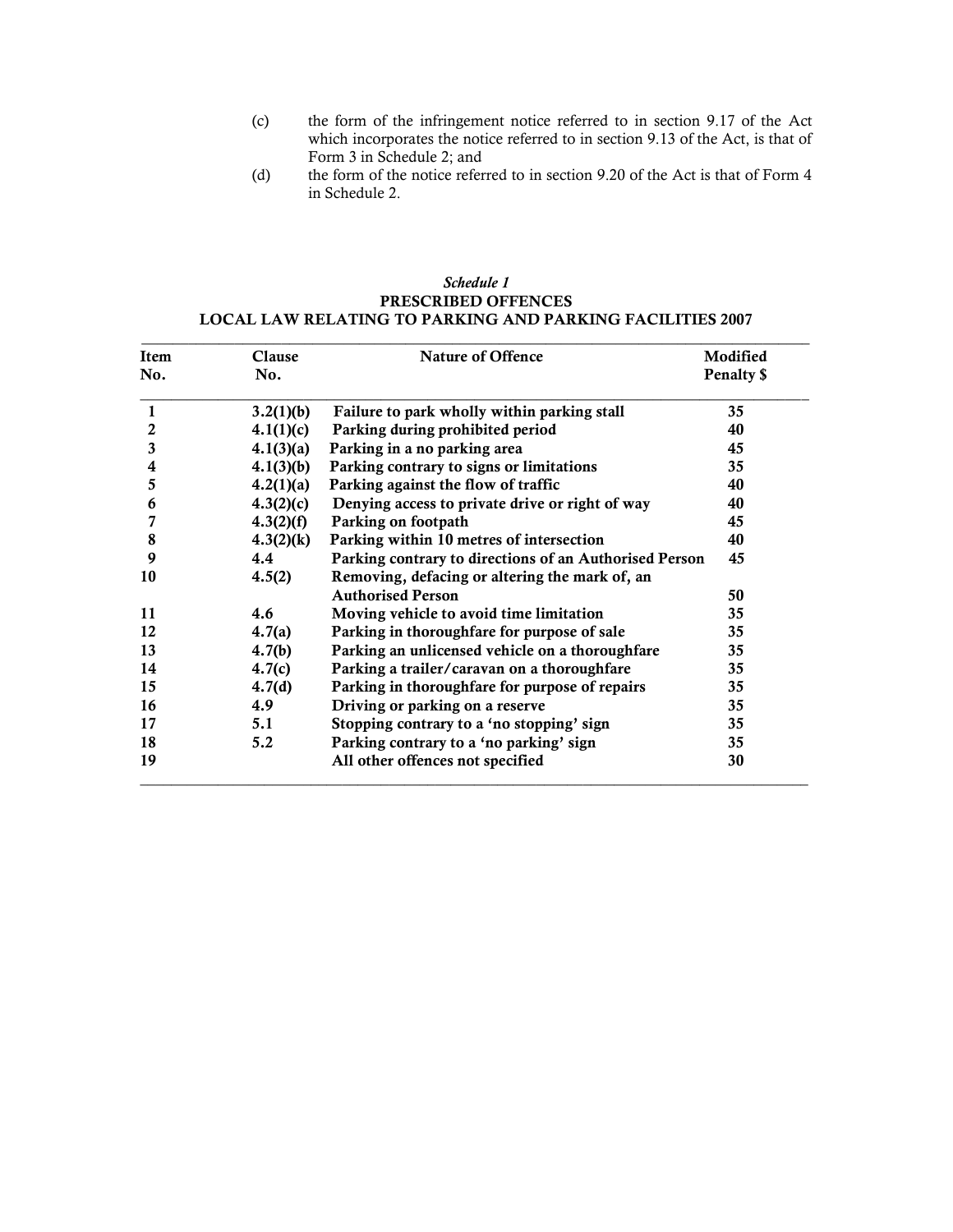#### **Schedule 2**

#### **LOCAL GOVERNMENT ACT 1995**

#### **Form 1**

#### **SHIRE OF BODDINGTON**

#### **LOCAL LAW RELATING TO PARKING AND PARKING FACILITIES 2007**

Administration Centre 39 Bannister Road (PO Box 4) BODDINGTON 6390

#### **NOTICE REQUIRING OWNER OF VEHICLE TO IDENTIFY DRIVER**

|                                      | You are hereby notified that it is alleged that on the day of                                                                                                                       |
|--------------------------------------|-------------------------------------------------------------------------------------------------------------------------------------------------------------------------------------|
|                                      |                                                                                                                                                                                     |
| Parking and Parking Facilities 2007. | In contravention of the provisions of Local Lawof the Shire of Boddington Local Law Relating to                                                                                     |
|                                      | You are hereby required to identify the person who was the driver or person in charge of the above vehicle<br>at the time when the above offence is alleged to have been committed. |
|                                      | Unless within twenty-eight days after the date of the service of this notice you:-                                                                                                  |
| (a)                                  | inform the Chief Executive officer of the Shire of Boddington, or                                                                                                                   |

…………………………………………………………………………………………………………… *(designation(s) of authorised officer(s))*

as to the identity and address of the person who was the driver or person in charge of the above vehicle at the time of the above offence; or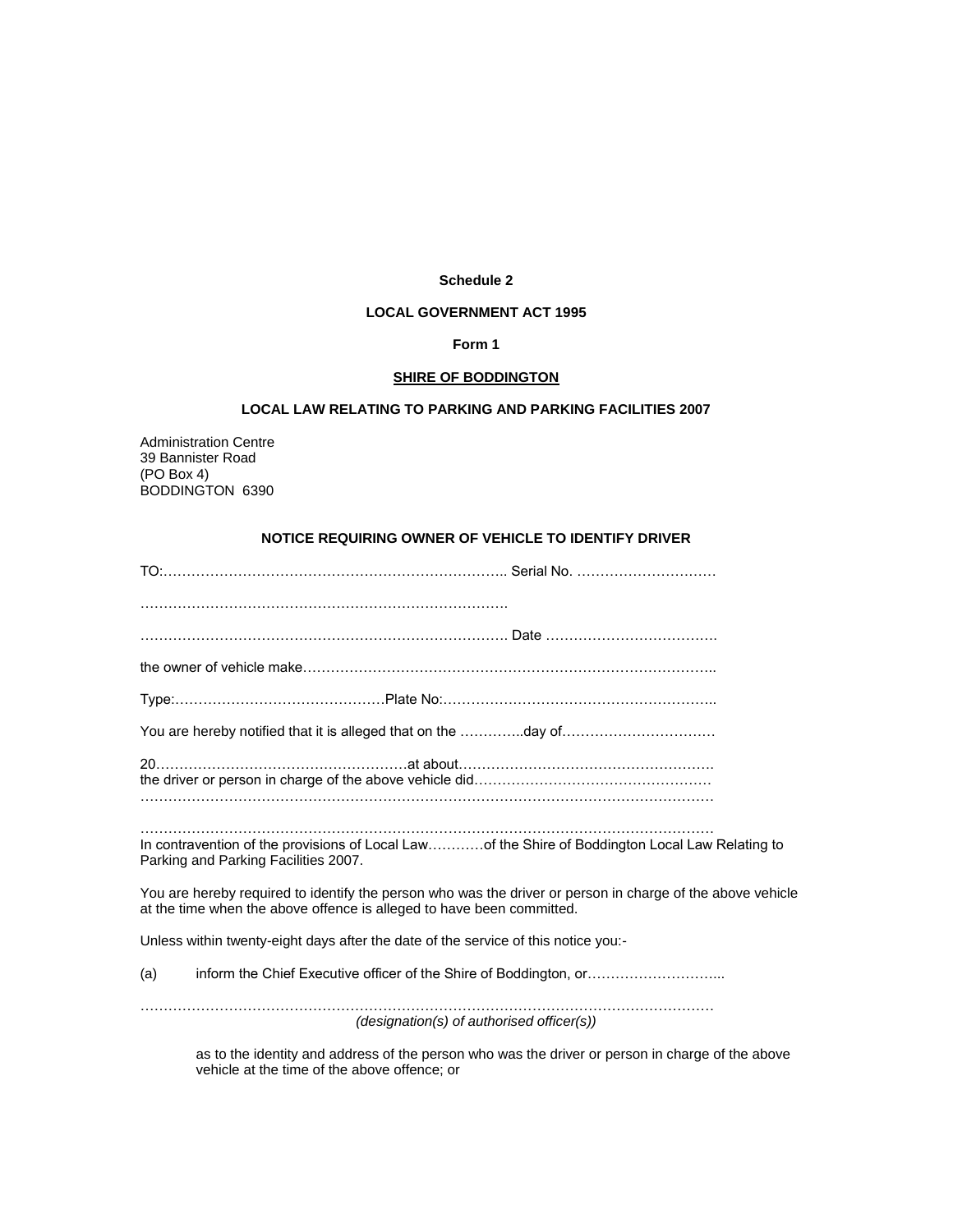(b) satisfy the Chief Executive Officer of the Shire of Boddington that the above vehicle has been stolen or unlawfully taken or was being unlawfully used at the time of the above offence, you will, in the absence of proof to the contrary, be deemed to have committed the above offence and Court proceedings my be instituted against you.

#### **LOCAL GOVERNMENT ACT 1995**

**Form 2** [S9.16]

#### **SHIRE OF BODDINGTON**

#### **LOCAL LAW RELATING TO PARKING AND PARKING FACILITIES 2007**

Administration Centre 39 Bannister Road (PO Box 4) BODDINGTON 6390

#### **INFRINGEMENT NOTICE**

| You are hereby notified that it is alleged that on theday of                             |  |
|------------------------------------------------------------------------------------------|--|
|                                                                                          |  |
|                                                                                          |  |
|                                                                                          |  |
|                                                                                          |  |
|                                                                                          |  |
|                                                                                          |  |
| of the Shire of Boddington Parking Laws Relating to Parking and Parking Facilities 2007. |  |
|                                                                                          |  |
|                                                                                          |  |

If you do not wish to have a complaint of the above offence heard and determined by a Court you may pay the modified penalty within twenty-eight days of the date of the service of this notice.

Unless payment is made within twenty-eight days of the date of the service of this notice, Court proceedings may be instituted against you.

Payment may be made either by posting this form, together with the amount of \$........................ mentioned above to the Chief Executive Officer of the Shire of Boddington, or by delivering this form and paying that amount at the Administration Centre, 39 Bannister Road, Boddington, between the hours of 9.00 am and 4.30 pm Mondays to Fridays (except Public Holidays).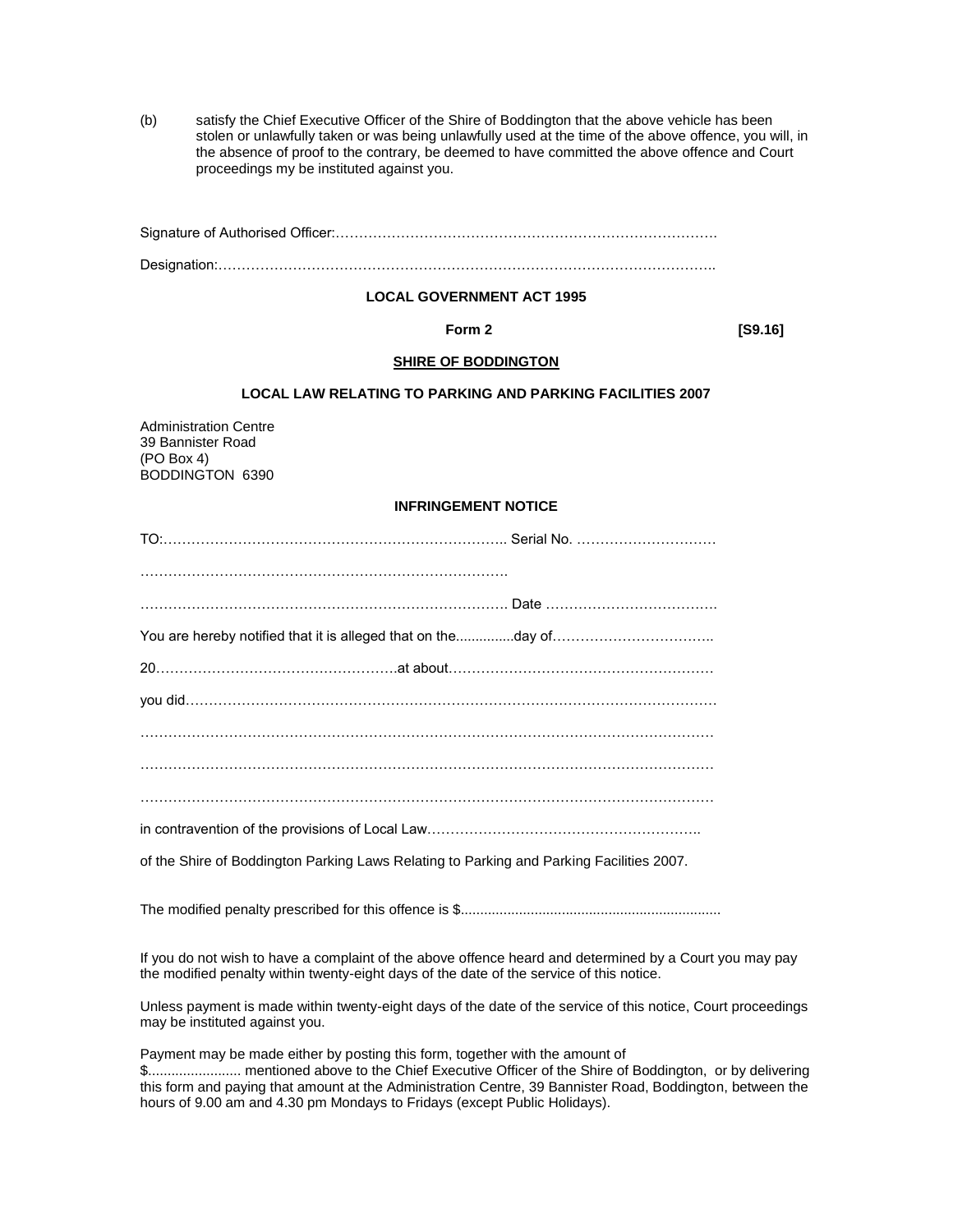#### **LOCAL GOVERNMENT ACT 1995**

 **Form 3 [S9.13]** 

#### **SHIRE OF BODDINGTON**

#### **LOCAL LAW RELATING TO PARKING AND PARKING FACILITIES 2007**

Administration Centre 39 Bannister Road (PO Box 4) BODDINGTON 6390

#### **INFRINGEMENT NOTICE**

|     | not to be completed                                                           |                                                                                                      |  |  |
|-----|-------------------------------------------------------------------------------|------------------------------------------------------------------------------------------------------|--|--|
|     |                                                                               | where notice is attached                                                                             |  |  |
|     |                                                                               |                                                                                                      |  |  |
|     |                                                                               |                                                                                                      |  |  |
|     |                                                                               |                                                                                                      |  |  |
|     |                                                                               |                                                                                                      |  |  |
|     |                                                                               |                                                                                                      |  |  |
|     |                                                                               |                                                                                                      |  |  |
|     |                                                                               |                                                                                                      |  |  |
|     |                                                                               | of the Shire of Boddington Local Law Relating to Parking and Parking Facilities 2007.                |  |  |
|     |                                                                               |                                                                                                      |  |  |
|     |                                                                               |                                                                                                      |  |  |
|     |                                                                               |                                                                                                      |  |  |
|     |                                                                               | If you do not wish to have a complaint of the above heard and determined by a Court, you may pay the |  |  |
|     |                                                                               | modified penalty within twenty-eight days after the date of the service of this notice.              |  |  |
|     |                                                                               |                                                                                                      |  |  |
|     | Unless within twenty-eight days after the date of the service of this notice: |                                                                                                      |  |  |
| (a) |                                                                               | the modified penalty is paid; or                                                                     |  |  |
| (b) | you<br>(i)                                                                    | Inform the Chief Executive Officer of the Shire of Boddington, or                                    |  |  |
|     |                                                                               |                                                                                                      |  |  |
|     |                                                                               |                                                                                                      |  |  |
|     |                                                                               |                                                                                                      |  |  |
|     |                                                                               | designation(s) of authorised officer(s)                                                              |  |  |
|     |                                                                               | as to the identity and address of the person who was the driver or person in charge of the           |  |  |

above vehicle at the time of the above offence, or

(ii) satisfy the Chief Executive Officer of the Shire of Boddington that the above vehicle had been stolen or was being unlawfully used at the time of the above offence,

you will, in the absence of proof to the contrary, be deemed to have committed the above offence and Court proceedings may be instituted against you.

Payment may be made either by posting this form, together with the amount of \$.....................